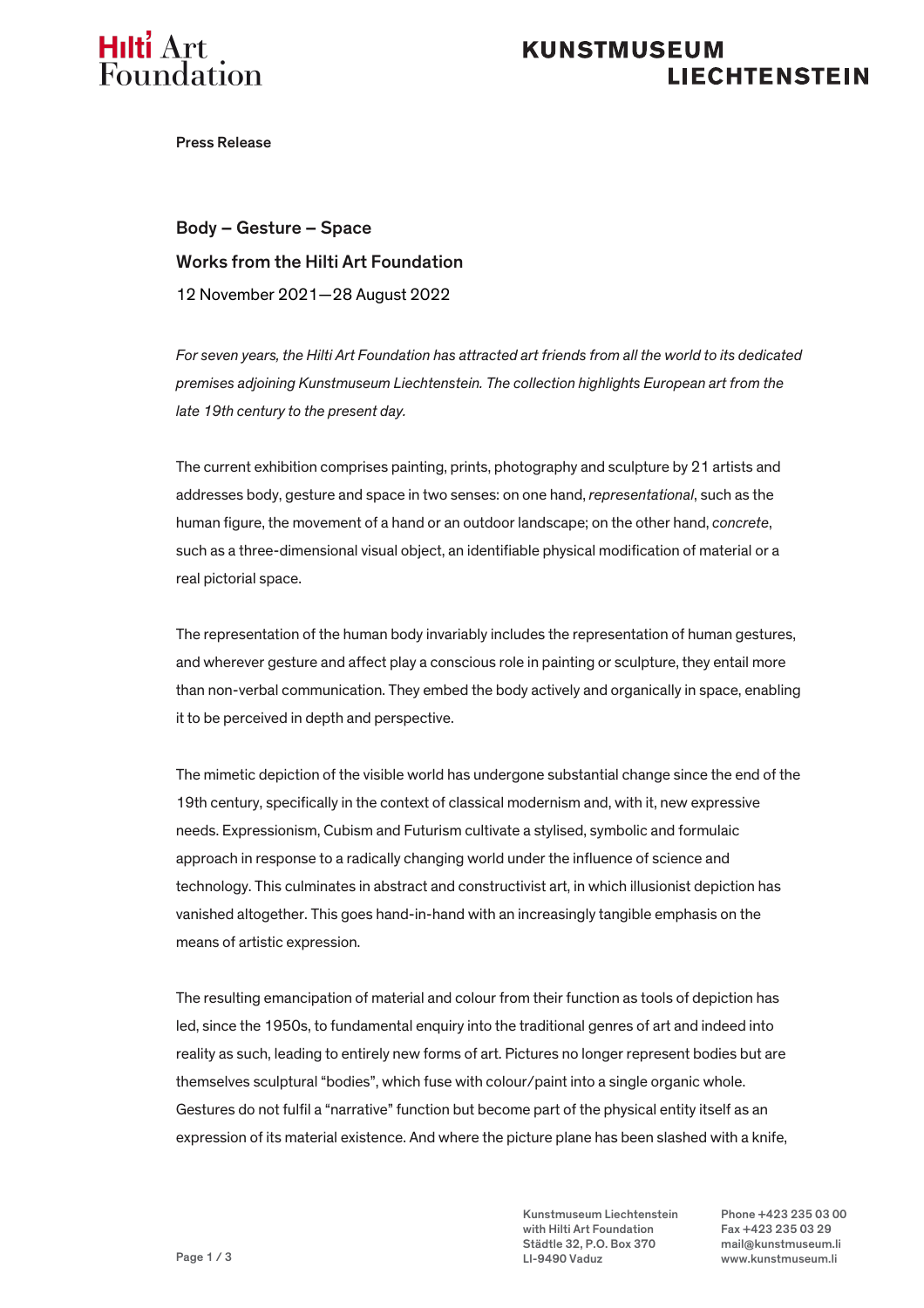

# **KUNSTMUSEUM LIECHTENSTEIN**

space becomes a reality, undermining the very foundations of the illusionist representation of perspective with brush and paint.

Viewers will encounter the following artists in the exhibition:

Ferdinand Hodler, Karol Broniatowski, Alexander Archipenko, Umberto Boccioni, Max Beckmann, Willem de Kooning, Yves Tanguy, Henri Laurens, Leiko Ikemura, Wilhelm Lehmbruck, Gotthard Graubner, Lucio Fontana, Jean Dubuffet, Imi Knoebel, Louis Soutter, Medardo Rosso, Callum Innes, Alberto Giacometti, Thomas Struth, Hanns Kunitzberger and Germaine Richier.

Some of the paintings, sculptures and prints presented on three storeys will be familiar, having already been presented in earlier exhibitions by curator Uwe Wieczorek. Art friends are invited to enjoy the exciting discovery of new aspects through new affinities.

Those who want to deepen their appreciation of the art collected by the Hilti Art Foundation will be richly rewarded by two visually stunning volumes that present the entire spectrum of the collection, from classical modernism to the present day. In 2020, the catalogue was awarded the distinction of the "Most Beautiful Books from Liechtenstein".

### Supporting programme

See www.kunstmuseum.li and the programme booklet for May – September 2022.

Kunstmuseum Liechtenstein Phone +423 235 03 00 with Hilti Art Foundation Fax +423 235 03 29 Städtle 32, P.O. Box 370 mail@kunstmuseum.li LI-9490 Vaduz www.kunstmuseum.li